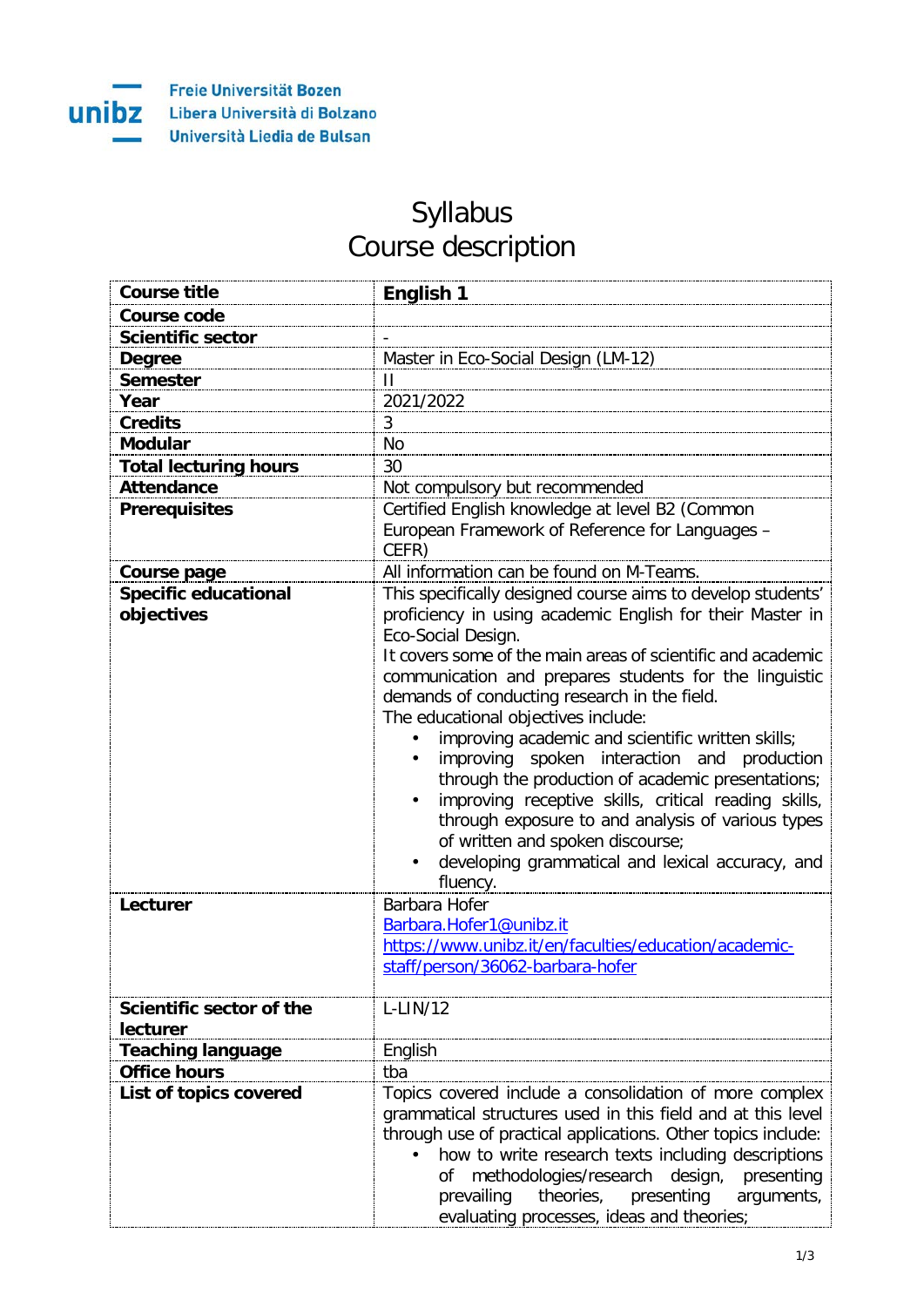

unibz

Libera Università di Bolzano

Università Liedia de Bulsan

|                        | how to reference other writers and work;<br>how to write abstracts, bio blurbs and proposals for<br>papers;<br>how to write the Transdisciplinary Meta-Reflection<br>$\bullet$<br>(TMR)<br>academic and domain-specific vocabulary |
|------------------------|------------------------------------------------------------------------------------------------------------------------------------------------------------------------------------------------------------------------------------|
|                        | acquisition and word-building techniques;<br>lexicogrammar;<br>how to prepare and give conference presentations.<br>$\bullet$                                                                                                      |
|                        | Emphasis is placed on improving the four main skills<br>(reading, writing, listening and speaking) through practical,<br>communicative tasks.                                                                                      |
| <b>Teaching format</b> | Lecturer input, video tutorials, individual, pair and group<br>work; co-operative learning forms.                                                                                                                                  |

| <b>Expected learning outcomes</b> | Knowledge and understanding: Knowledge of<br>advanced grammatical structures and subject-<br>specific academic and professional lexis at the C1<br>level, understanding of authentic (general and<br>subject-specific) spoken and<br>written<br>texts,<br>including specialised texts.                      |
|-----------------------------------|-------------------------------------------------------------------------------------------------------------------------------------------------------------------------------------------------------------------------------------------------------------------------------------------------------------|
|                                   | Applying knowledge and understanding: Producing<br>specific academic texts related to the field of<br>research providing opinions and accounting for the<br>presented.<br>Developing<br>points<br>views<br>and<br>formulating opinions in written and oral texts.<br>Producing the TMR for the Transfolder. |
|                                   | Making judgments: Integrating knowledge and<br>understanding acquired in the course with<br>knowledge and understanding from other courses<br>and with students' own life experience with a view<br>to fostering interdisciplinary knowledge building<br>and life-long learning.                            |
|                                   | Communication skills: Communicating flexibly and<br>effectively with a degree of fluency. Developing the<br>ability to adapt language style and register to<br>accommodate target audiences and serve the<br>intended communicative function.                                                               |
|                                   | Learning skills: Develop the ability to pursue<br>autonomous learning based on the input provided<br>in the lectures and the feedback received.                                                                                                                                                             |
|                                   |                                                                                                                                                                                                                                                                                                             |
| <b>Assessment</b>                 | Portfolio (60%) to be submitted at least 1 month<br>1.<br>before the exam date. The portfolio includes                                                                                                                                                                                                      |

a. Students' abstract, bio blurb, short

academic paper.